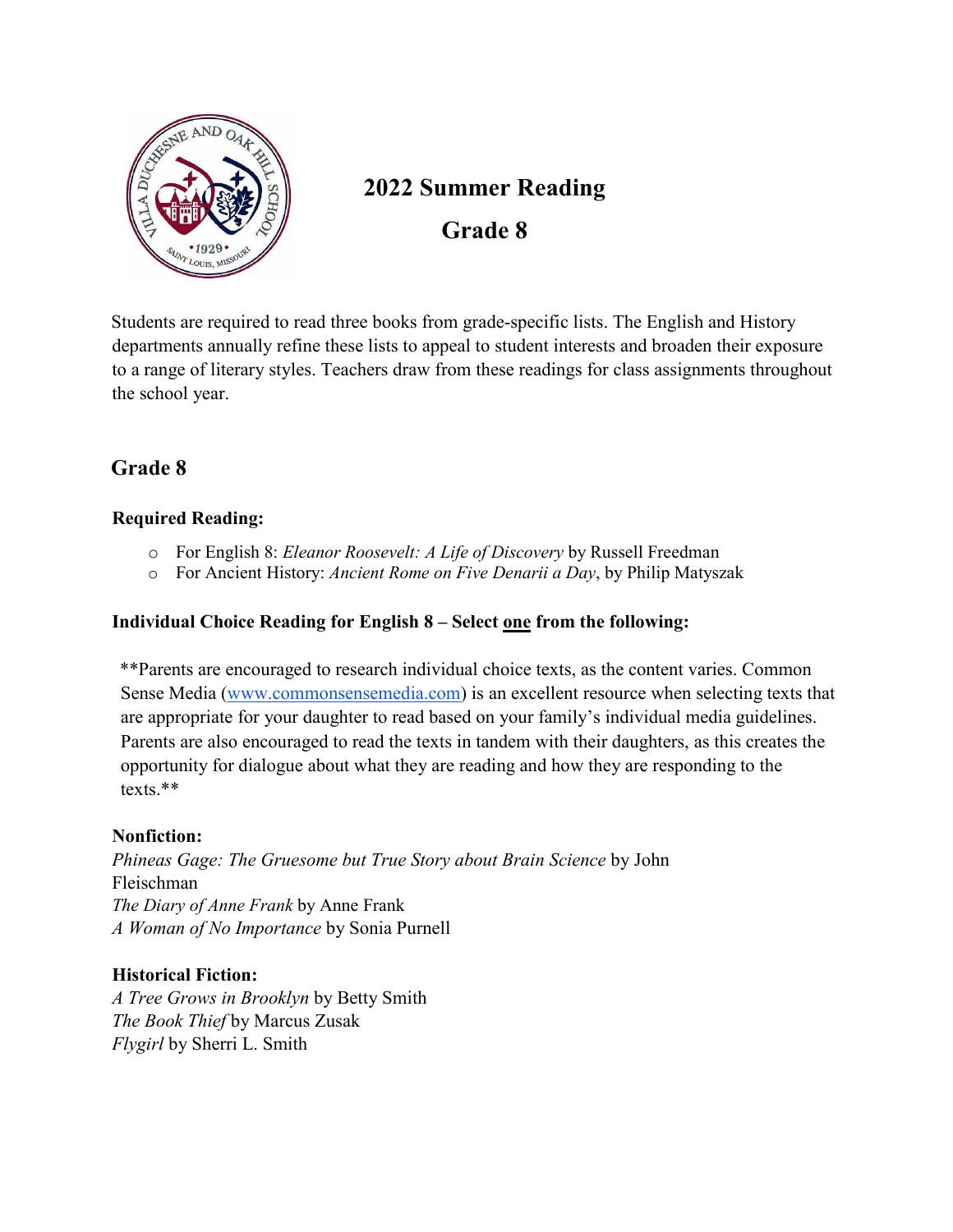## **Contemporary Fiction:**

*I Kill the Mockingbird* by Paul Acampora *Speak* by Laurie Halse Anderson *Invisibility* by Andrea Cremer

#### **Mystery:**

*The Ruby in the Smoke: A Sally Lockhart Mystery* by Philip Pullman *And Then There Were None* by Agatha Christie *Chasing Secrets* by Gennifer Choldenko

#### **Poetry**

*Pieces of Georgia* by Jen Bryant *Enchanted Air: Two Culture, Two Wings: A Memoir* by Margarita Engle *Paper Hearts* by Meg Wiviott

#### **Fantasy**

*Eragon* by Christopher Paolini *The Hobbit* by J.R.R. Tolkien *The Uglies* by Scott Westerfeld